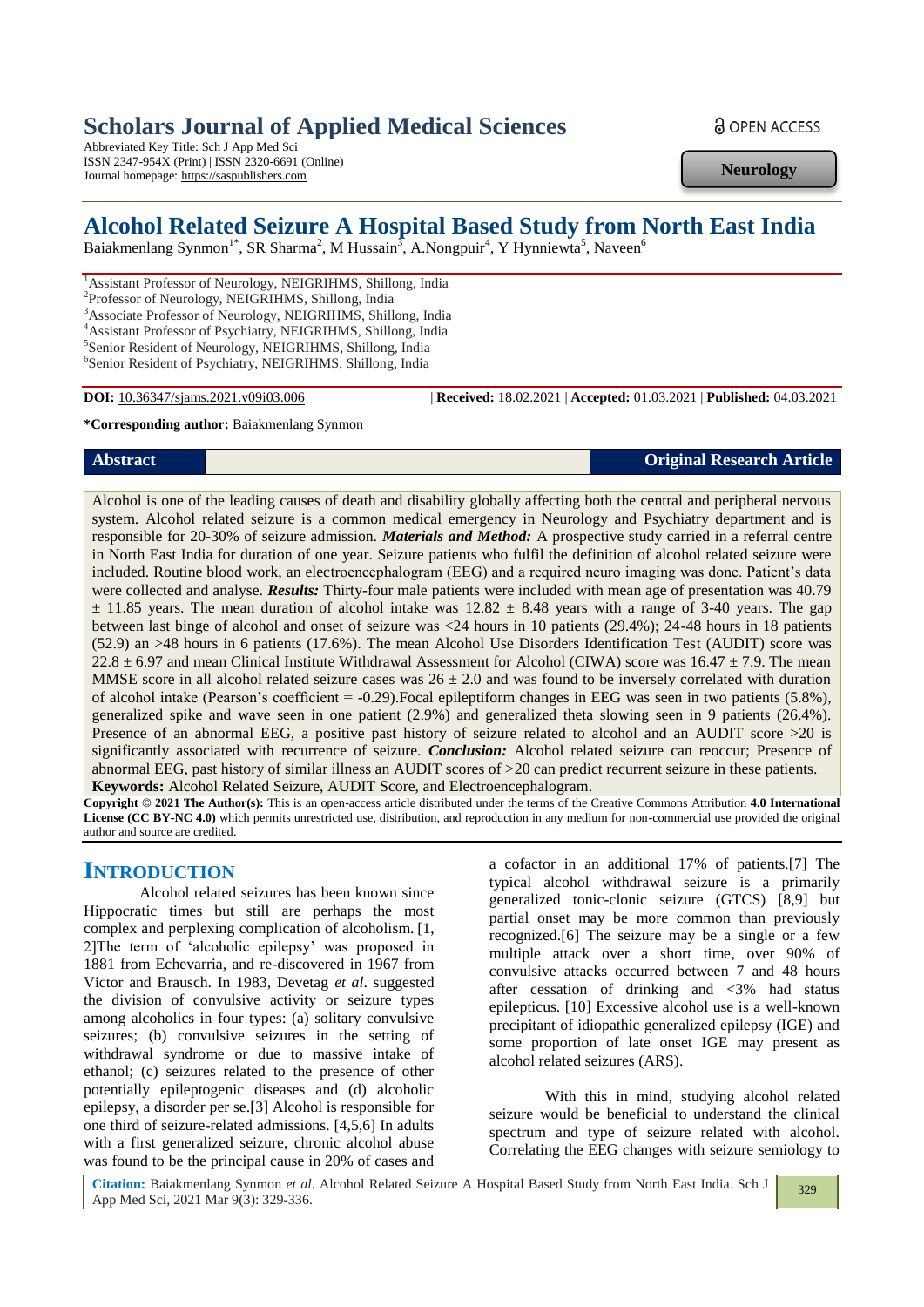know the outcome of these patients and to know the etiological role of alcohol in ARS and generation of idiopathic epileps.

## **MATERIALS AND METHODS**

A prospective study carried out in a referral centre in North East India over a period of one year where all patients of alcohol withdrawal seizure were taken into consideration. Ethical clearance was received from the ethical committee.

Alcohol-related seizures are defined as seizures in patients with AUDIT scores  $\geq 8$  which is a cut-off by which both sensitivity and specificity for hazardous drinking has been reported greater than 90% [11, 12]. Patients with prior history of active epilepsy, recent head injury (within 1 week) prior to seizure, any other provoking causes i.e. stroke, CNS infections, hypoglycemia, dyselectrolytemia and other substance abuse were excluded. Patients with other paroxysmal events as pseudo seizures, syncope or those who refuse to give consent were also excluded.

We obtained a detailed history regarding the seizure semiology,associated clinical history and alcohol intake history were included. The seizure type, duration of seizure and any other associated factors or focal neurological deficit was noted. A past history of seizure or similar alcohol related seizure was inquired. Family history and a past history of febrile seizure were also noted. The alcohol history consisted of total duration of alcohol intake, frequency of alcohol intake, type of alcohol used, amount consumed per day, recent change in drinking habits, amount of alcohol consumed in the bout preceding the seizure and time interval between last bout and seizure. As patients frequently underreport true levels of alcohol consumption, therefore, whenever possible, a relative or friend was asked about the alcohol intake. History of consumption of other legal or illegal pharmacological agents may influence the tendency to have seizures (e.g. benzodiazepines, antipsychotics, antidepressants, or stimulant drugs) is also ruled out.

A detail general physical and neurological examination including mini mental status examination (MMSE) when feasible was noted. These patients were subjected to Alcohol Use Disorders Identification Test (AUDIT) score and Clinical Institute Withdrawal Assessment for Alcohol, Revised (CIWA-Ar) score. AUDIT score is a structured questionnaire that has been developed to reveal and grade excessive alcohol consumption as well as alcohol overuse and dependence. The questionnaire is brief and reliable. The AUDIT is a 10-item questionnaire which requires a 2–3 min interview and provides a fine-pitched grading (0– 40) of alcohol use and overuse. CIWA-Arsurvey consists of 10 items and can be administered rapidly at the bedside in about 5 minutes. The 10 items include nausea and vomiting, anxiety, tremor, sweating,

auditory disturbances, visual disturbances, tactile disturbances, headache, agitation, and clouding of sensorium. Zero to 7 points is assigned to each item, except for the last item, which is assigned 0-4 points, with a total possible score of 67. The CIWA-Ar will help us to know severity of withdrawal symptoms if any.

A routine haematological and biochemical investigations for liver (serum bilirubin, alanine transaminase [ALT], aspartate aminotransferase [AST], gamma-glutamyl transferase [GGT], ammonia levels) and renal functions (serum urea and creatinine) was done for every patient. Serum electrolytes, sodium, potassium, calcium and magnesium, random blood sugar level, were carried out in all patients at the time of presentation. All patients were screened for Human immunodeficiency virus (HIV) I and II, Hepatitis B and C.Electroencephalogram (EEG) recordings were carried out on a 24-channel digital electroencephalography (EEG) acquisition system with the scalp electrodes placed according to the international 10-20 system. A computed tomography or magnetic resonance imaging of the brain was done in all patients to rule out head injury and any other provoking cause for seizure like subdural hematoma, neurocysticercosis, intracranial space occupying lesion etc.

The data were collected and analysed using SSPS (version 25). Descriptive statistics were noted. The correlation of alcohol abuse or abnormal EEG, CIWA score and AUDIT score with seizure or its recurrence, correlation of years of alcohol abuse with MMSE was also considered.

## **RESULT AND OBSERVATIONS**

A total of 34 cases of alcohol related seizures were studied, which included 34 male and no female patient. The mean age of presentation was  $40.79 \pm 10^{-10}$ 11.85 years with a range of 21 to 75 years. Maximum (35.2%) cases were in the age range of 31-40 years, no patients note in the 61-70 age group and 2.9% only cases were observed in the age group of >71 years.

The mean duration of alcohol intake was 12.82  $\pm$  8.48 years with a range of 3-40 years. A long-term alcohol consumption>5 years was seen in 30 patients (88%), among which twelve patients have cerebral atrophy on Neuroimaging. The gap between last binge of alcohol and onset of seizure was <24 hours in 10 patients (29.4%); 24-48 hours in 18 patients (52.9) an >48 hours in 6 patients (17.6%) as shown in figure 2. The maximum gap which was seen was three months in one patient, one-week gap seen in 3 patients and minimum gap was 9 hours seen in one patient. Maximum (47.1 %) cases consumed Indian Made Foreign Liquor (IMFL) mainly whisky, followed by 14.7% cases consumed home-made liquor and 38.2% cases consumed both IMFL and home-made liquor.

© 2021 Scholars Journal of Applied Medical Sciences | Published by SAS Publishers, India 330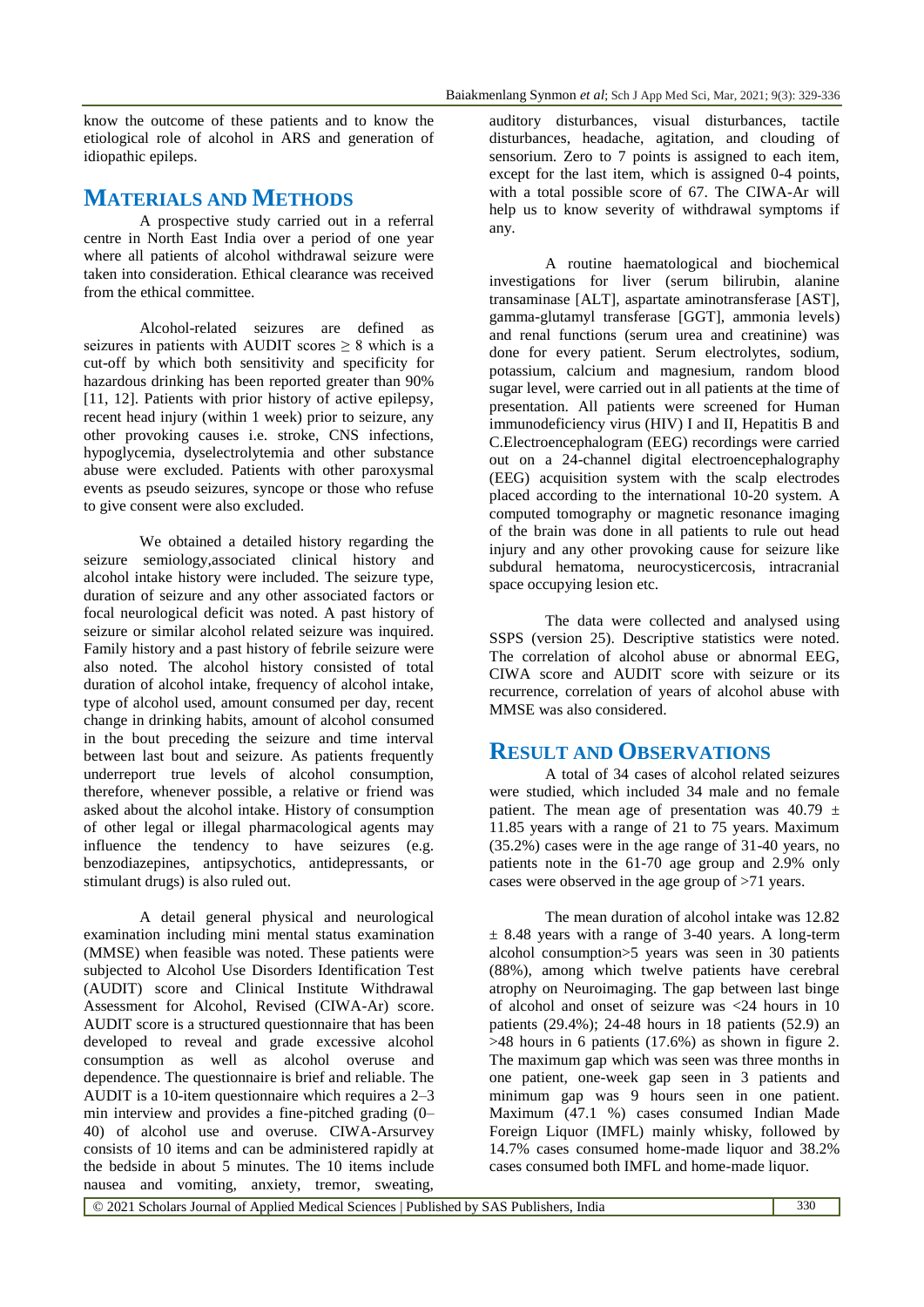The most common seizure semiology note was generalized tonic clonic seizures (GTCS) seen in 91 % and rest 2.9 % cases had focal seizures. Two patients (5.8%) presented with status epilepticus. Withdrawal symptoms were present in twenty-two (64.7%) cases and tremor was the most common withdrawal symptom. Four cases (11.8%) had a positive family history of seizures and one (2.9%) patient had a past history of febrile seizures. A past history of seizure related to alcohol was seen in 25 patients (73.5%) out of the 34 patients.

The mean AUDIT score was  $22.8 \pm 6.97$ . Only five (14.7%) cases had AUDIT score lesser than 10, while five (14.7%) had AUDIT score ranging from 10 to 20 and twenty-four (75%) cases had AUDIT score more than 20 (table 1). The mean CIWA score was  $16.47 \pm 7.9$  with the minimum score of 5 maximum score of 35. A CIWA score of >10 was significantly associated with withdrawal symptoms (Table-2).The mean MMSE score in all alcohol related seizure cases

was  $26 \pm 2.0$ . MMSE score was found to be inversely correlated with duration of alcohol intake (Pearson's cooefecient-0.25).

Out of all 34 cases of alcohol related seizures, focal epileptiform changes (image 2) in EEG was seen in two patients (5.8%), generalized spike and wave (image 1) seen in one patient (2.9%) and generalized theta slowing (image 3)seen in 9 patients (26.4%) as shown in figure 1. On performing Neuroimaging, 23.5% cases had evidence of cerebral atrophy on CT scan and 17.6% on MRI brain. Recurrence of seizure on follow up in these patients was seen in twenty patients (58 %). Most of these recurrences of seizure were related to alcohol again except for one patient who continue to have seizure despite stopping alcohol. Presence of an abnormal EEG, a positive past history of seizure related to alcohol and an AUDIT score >20 is significantly associated with recurrence of seizure (Table-3).



**Fig: 1- PIE Chart Showing the Various EEG Finding**



**Fig: 2- Duration gap between last binge and onset of seizure**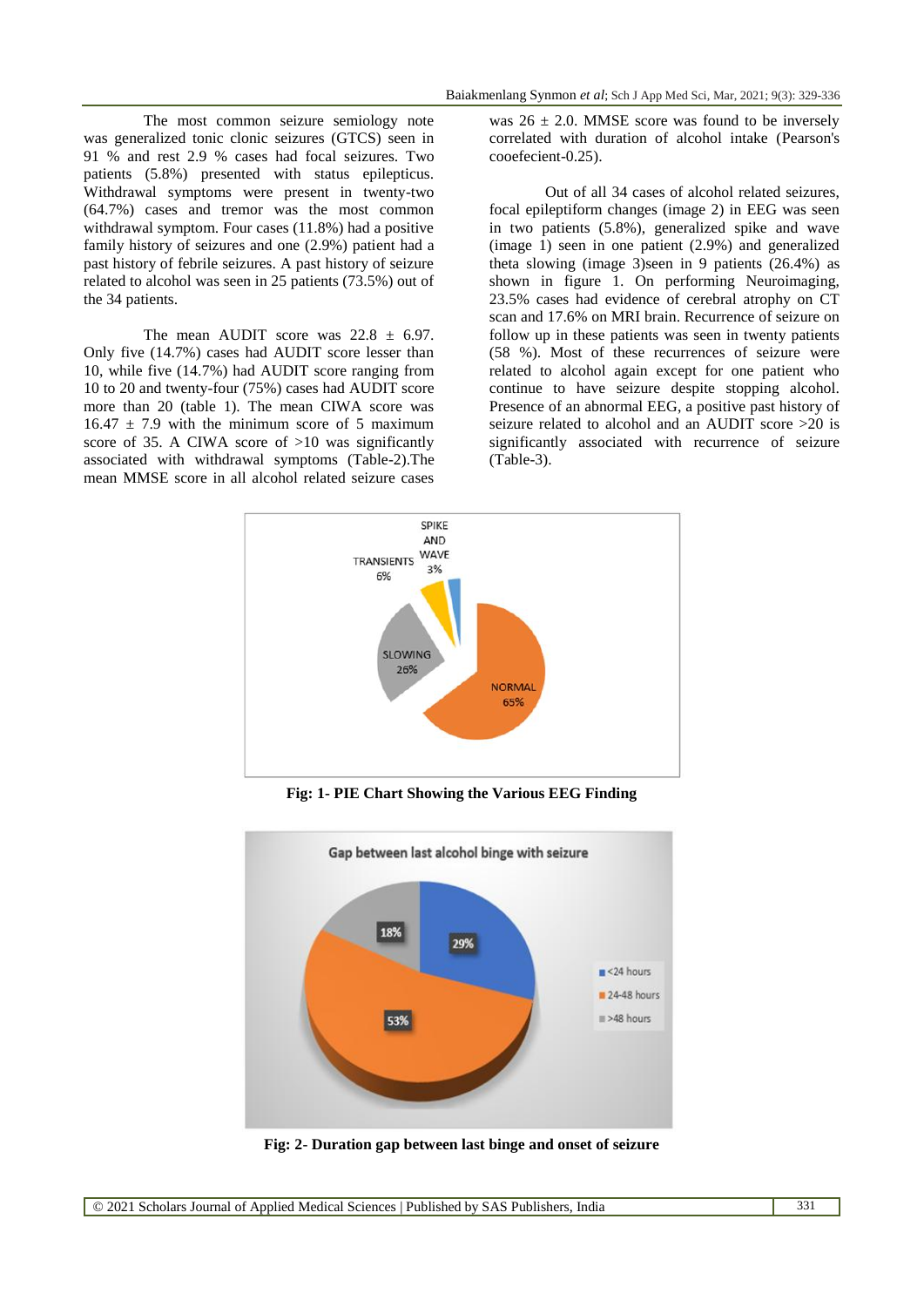#### Baiakmenlang Synmon *et al*; Sch J App Med Sci, Mar, 2021; 9(3): 329-336



**Image 1: EEG showing generalised spike and wave discharge**



**Image 2- EEG showing sharp focal transients**



**Image 3- EEG showing theta slowing**

**Table-1: Descriptive statistics of variable from study**

|                        | N  | <b>Minimum</b> | <b>Maximum</b> | <b>Mean</b> | <b>Std.Deviation</b> |  |
|------------------------|----|----------------|----------------|-------------|----------------------|--|
| Age                    | 34 | 21             | 75             | 40.79       | 11.850               |  |
| Years of alcohol abuse | 34 | 3              | 40             | 12.82       | 8.487                |  |
| <b>MMSE</b>            | 34 | 22             | 29             | 26.18       | 2.081                |  |
| <b>CIWA Score</b>      | 34 |                | 35             | 16.47       | 7.906                |  |
| <b>Audit Score</b>     | 34 | −              | 37             | 22.82       | 6.970                |  |
| Valid N (Listwise)     | 34 |                |                |             |                      |  |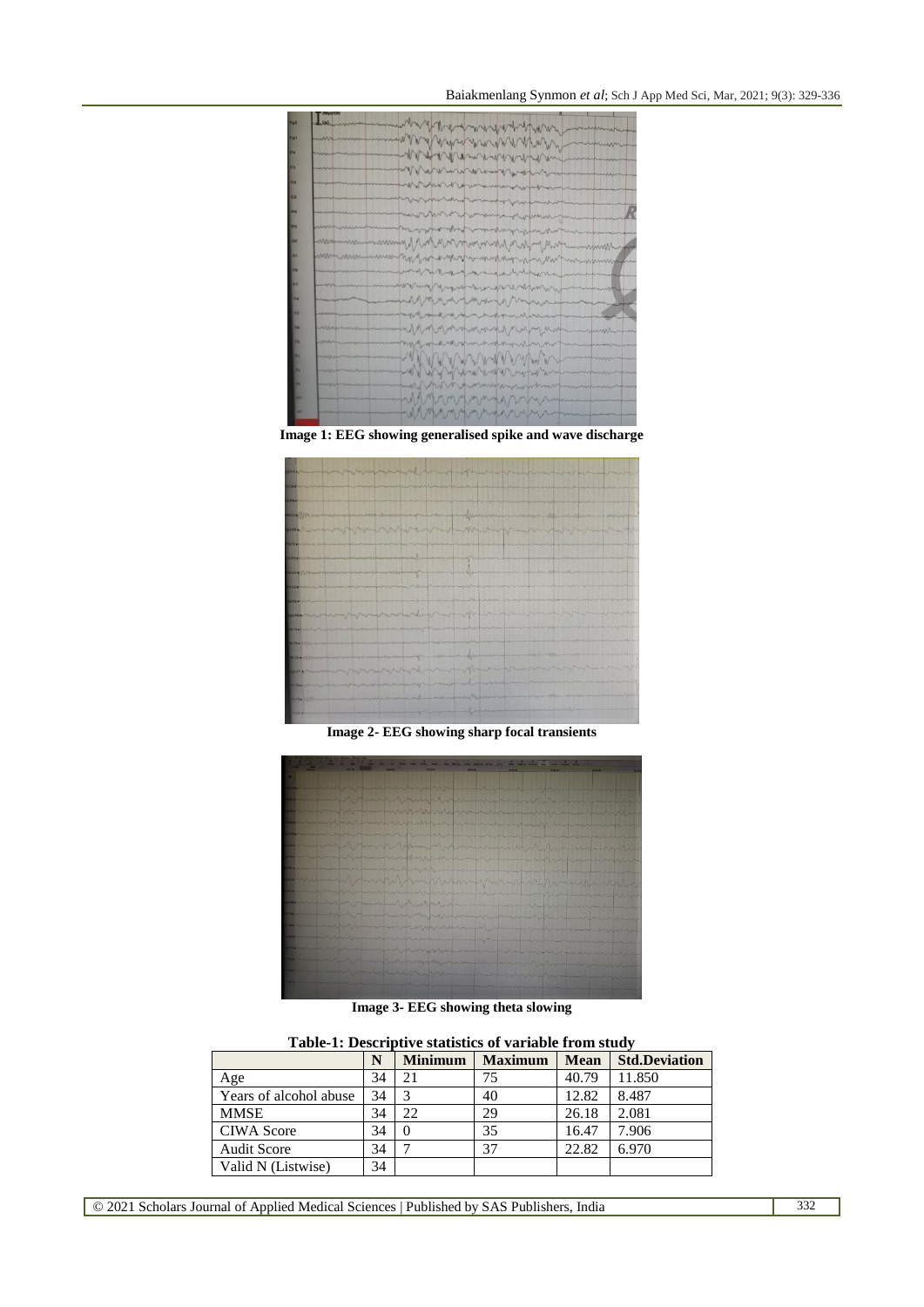| 2. Correlation Derween Crivin Beore with occurrence or iviting awar sym |           |                            |                      |              |  |
|-------------------------------------------------------------------------|-----------|----------------------------|----------------------|--------------|--|
|                                                                         |           | <b>Withdrawal symptoms</b> |                      | <b>Total</b> |  |
|                                                                         |           | Present                    | Absent               |              |  |
|                                                                         |           | No. of cases $(\% )$       | No. of cases $(\% )$ |              |  |
| <b>CIWA</b>                                                             | <10       | $1(2.9\%)$                 | 8(23.5%)             | $9(26.4\%)$  |  |
|                                                                         | $10-20$   | 12(35.2%)                  | $3(8.8\%)$           | $15(44.1\%)$ |  |
|                                                                         | $12 - 30$ | $7(20.5\%)$                | $1(2.9\%)$           | 8(23.5%)     |  |
|                                                                         | >30       | $2(5.8\%)$                 | 0(% )                | $2(5.8\%)$   |  |
| The <i>p</i> -value is .002513. The result is significant at $p<0.05$ . |           |                            |                      |              |  |

|  | Table-3: Correlation of the Various Finings with recurrence of Seizure |
|--|------------------------------------------------------------------------|
|--|------------------------------------------------------------------------|

| <b>Findings</b>                                          | <b>Present of Seizure</b> | <b>No Seizure</b>   | <b>Total</b> | <b>P</b> Value       |  |
|----------------------------------------------------------|---------------------------|---------------------|--------------|----------------------|--|
|                                                          | Reoccurrence              | <b>Reoccurrence</b> |              |                      |  |
| Abnormal EEG                                             | 10                        |                     | 12           | 0.03198 significant  |  |
| Normal EEG                                               | 10                        | 12                  | 22           |                      |  |
| Present past history of seizure                          | 19                        |                     | 26           | 0.008448 significant |  |
| Absent past history of seizure                           |                           |                     | 8            |                      |  |
| Withdrawal symptoms present                              | 14                        | 8                   | 22           | $0.440068$ not       |  |
| Withdrawal symptoms Absent                               | h                         | 6                   | 12           | significant          |  |
| Positive family history of seizure                       |                           | 2                   | 4            | $0.702665$ not       |  |
| Negative family history of seizure                       | 18                        | 12                  | 30           | significant          |  |
| Audit score $<$ 10                                       |                           | 4                   |              | 0.012181 significant |  |
| Audit score 10-20                                        |                           | 4                   |              |                      |  |
| Audit score $>20$                                        | 18                        | 6                   | 24           |                      |  |
| The result is significant at $n < 0.6$ : chi-square tast |                           |                     |              |                      |  |

**The result is significant at** *p* **<.05: chi-square tast**

## **DISCUSSION**

About two billion people worldwide consume alcoholic beverages and one-third (nearly 76.3 million) is likely to have one or more diagnosable alcohol use disorders. [13] In India the estimated numbers of alcohol users in 2005 were 62.5 million, with 17.4% of them (10.6 million) being dependant users [14] and 20- 30% of hospital admissions are due to alcohol-related problems. [15] Raekha Prasad [16] reported that more than half of all alcohol drinkers in India falling into the criteria for hazardous drinking, alcohol abuse is emerging as a major public-health problem in the country. Reddy and Chandrashekar observed a greater prevalence in rural areas in comparison to urban areas (7.3 v/s 5.8 /1000 population) against the overall prevalence of alcoholism (6.9/1000) in the country. Almost all studies have reported higher use rates among men varying from 26 % to 72 %.[17,18] Prevalence of alcohol dependence remains stable across time between 5-7% in men and 2-3% in women [17] Alcohol consumption which forms an important risk factors for various diseases has been shown to be associated with epilepsy. [19] Alcohol may act in several ways to produce seizures in patients with or without underlying foci. Partial or absolute withdrawal of alcohol after a period of chronic intake may lead to glutaminergic over activity. Binge drinking can cause an acute alcoholrelated metabolic disorder (e.g., hypoglycemia, hyponatremia) leading to acute symptomatic seizures. It can create a situation leading to cerebral trauma or can precipitate seizures in patients with idiopathic or posttraumatic epilepsy. Persistent heavy intake of alcohol without alcohol withdrawal can also cause

seizures. [20] Alcohol acts on the brain through several mechanisms that influence seizure threshold. These include effects on calcium (Ca2+) and chloride (Cl-) flux through the ion-gated glutamate, N-methyl aspartate (NMDA) and gamma-aminobutyric acid (GABA) receptors. During prolonged intoxication, the CNS adapts to the effects of alcohol, resulting in tolerance; however, these adaptive effects seem to be transient, disappearing after alcohol intake is stopped. [21] ARS present at varied times after abstaining from drinking. Many patients do not have overt withdrawal symptoms at the time of seizures. There is a general tendency to consider all seizures in alcoholics as withdrawal related but many studies have shown that not all seizures can be attributed to alcohol withdrawal alone.

In our study, we evaluated 34 cases of alcohol related seizures and all of them were males. The mean age note was  $40.79 \pm 11.85$  years with a range of 21 to 75 years which is similar as compared to other studies. Recently, Sandeep et al evaluated clinical profile of patients with nascent alcohol related seizures in 100 cases in south India. [22] in that study all cases were male; the average age of cases was 43.7 years. Bajaj *et al*. [23] found history of seizures in 120 cases out of 320 cases with alcohol dependence and found that the mean age of presentation was 35.5 years. In north east India, there is tradition of making liquor from rice at home. However, in urban areas IMFL has replaced the home-made liquor, thus, the availability of alcohol at home and its social acceptability might be the reason for exposure to alcohol at an earlier age as the youngest age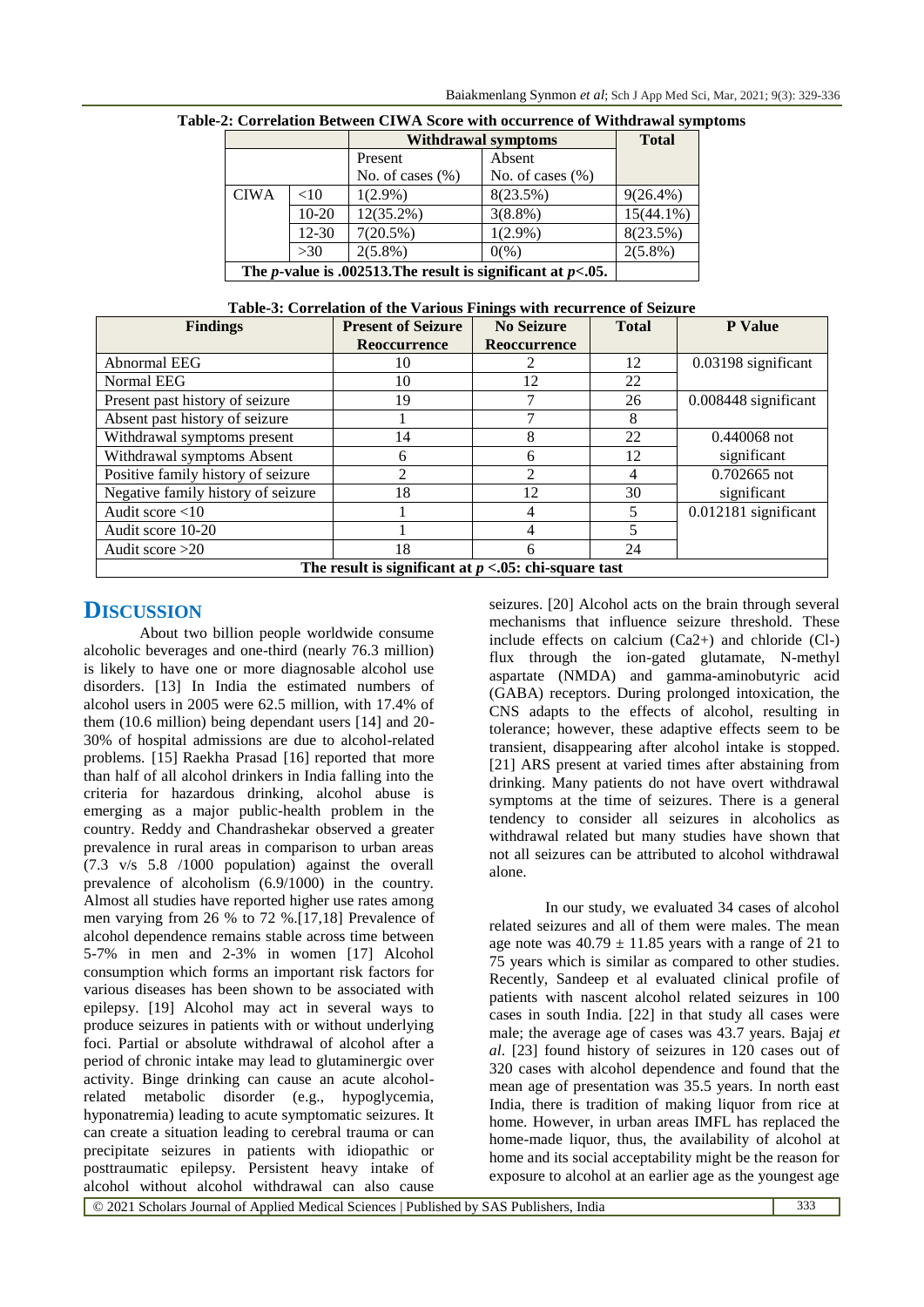in our study was 21 years. However, the maximum number of patients was of the age group 31-40 years.

The mean duration of alcohol intake was 12.82  $\pm$  8.48 years with a range of 3-40 years. These patients mostly consumed Indian Made Foreign Liquor (IMFL) mainly whisky (47.1%) followed by 14.7% cases consumed home-made liquor and 38.2% cases consumed both IMFL and home-made liquor. Mean AUDIT score was  $22.8 \pm 6.97$ . Only five (14.7%) cases had AUDIT score lesser than 10, while five (14.7%) had AUDIT score ranging from 10 to 20 and twentyfour (75%) cases had AUDIT score more than 20. Sandeep et al [14] found that mean duration of alcohol intake was 17 years, mean AUDIT score was 21.9, nearly 76% cases were in the habit of consuming rum.

In our study, maximum (91%) cases had generalized tonic clonic seizures (GTCS) and rest 2.9 % cases had focal seizures. Two patients (5.8%) presented with status epilepticus, these patients had an abnormal EEG and recurrence of seizure on follow up. A family history of seizure was note in 4 patients (11.7%) and a history of febrile seizure was seen in 1 patient. A past history of similar type of alcohol relates seizure was note in in 25 patients (73.5%). Sandeep et al. found, generalized tonic clonic seizures (GTCS) in 88% while partial seizures in 12 % cases, none of them presented with status epilepticus, family history of seizures was present in 8 % of cases and clustering at presentation occurred in 22 cases (22%). [22] A recurrence of seizure was seen in twenty (58.8%) on follow up of these patients who were included in the study. A positive past history of seizure related to alcohol and an AUDIT score >20 is significantly associated with recurrence of seizure (Table-3). Schaumann et al. studied the incidence of seizures in first-degree relatives of cases of alcohol related seizures and found an odds ratio of 2.45 in relatives of patients with alcohol induced seizures. [24] The gap between last binge of alcohol and onset of seizure was <24 hours in 10 patients (29.4%); 24-48 hours in 18 patients (52.9) an >48 hours in 6 patients (17.6%). The maximum gap which was seen was three months in one patient, oneweek gap seen in 3 patients and minimum gap was 9 hours. Withdrawal symptoms were present in twentytwo (64.7%) cases and tremor was the most common withdrawal symptom. Two patient's had AUDIT score of < 8, these patients did not have withdrawal symptoms or recurrence of seizure during follow up. An abnormal EEG suggestive of idiopathic generalized epilepsy (IGE) was seen in one patient while the other one had theta slowing. Recurrence of seizure was related to alcohol in most of the patients except for one patient who persistently had seizure despite discontinuation of alcohol. This could indicate the potential role of alcohol itself in inducing seizures, rather than the withdrawal state. Hence this group of patients can potentially be considered to have alcohol induced seizures rather than withdrawal seizures.Our

findings were also supported by Sandeep [22] *et al*. who found that out of their 100 cases, 85 cases developed withdrawal symptoms. 78 cases had their first seizure between 6 and 48 hours and 14 cases had seizures within 6 hours of alcohol intake. 8 cases out of the 14 had no withdrawal symptoms at all and the mean duration of alcohol intake in this subgroup of eight was significantly lower than those who had withdrawal symptoms  $(P=0.013)$ . One young male in this subset had EEG abnormalities suggestive of IGE. As far as alcohol withdrawal seizures are concerned, figures vary widely. Studies conducted by Earnest and Yarnell [4] and Hillbom [25] shows that alcohol withdrawal accounted for 59% and 31% of seizures respectively. According to Victor and Brausch in their study, 88% of seizures encountered were related to alcohol withdrawal alone. [10] Murthy et al found that only 28% of seizures could be confidently attributed to alcohol withdrawal and family history of seizure was obtained in 25% of patients with ARS. [26] Bajaj et al. could attribute only 27.5 % seizures to withdrawal. [23]

Among the IGE syndromes, [27] IGE with GTCS has high probability to present to the clinician initially as ARS. An abnormal EEG with findings classical of IGE helps us in differentiating them. In the present study, out of all 34 cases of alcohol related seizures, 12 patients (35.2%) ha an abnormal EEG; focal spike and sharp transients in EEG was seen in two patients (5.8%), generalized spike and wave seen in one patient (2.9%) and generalized theta slowing seen in 9 patients (26.4%). Only one patient had an EEG finding similar to IGE but no recurrence of seizure was noted in this patient. However, an abnormal EEG finding could predict the recurrence of seizure (Table-3) and help us in choosing patients who may need anti epileptics.

Available evidence shows a strong and consistent association between duration of alcohol consumption and cerebral atrophy. In our study, 23.5% cases had evidence of cerebral atrophy on CT scan and 17.6% on MRI brain. These patients have a long-term alcohol consumption>5 years in 12 patients while two patients had an exposure of <5 years. While Sandeep et al. suggested that patients with cortical atrophy had a significantly higher mean duration of alcohol intake compared to those who had no atrophy. Evidence of cerebral atrophy in patients with ARS portends an increased risk for developing clustering. [22] Dam *et al*. observed that 74% of long-term heavy alcohol users with epilepsy had cerebral atrophy as a consequence of chronic alcohol intake. [28] Lusins et al. suggested that the only factor that correlated to a significant degree with cerebral atrophy was the duration of problem drinking.[29] Bajaj et al. noted cortical atrophy in 75% cases, predominantly in the frontal, parietal and temporal regions. [23] The mean MMSE score in all alcohol related seizure cases was  $26 \pm 2.0$ . MMSE score was found to be inversely correlated with duration of alcohol intake (Pearson's coefficient = -0.29).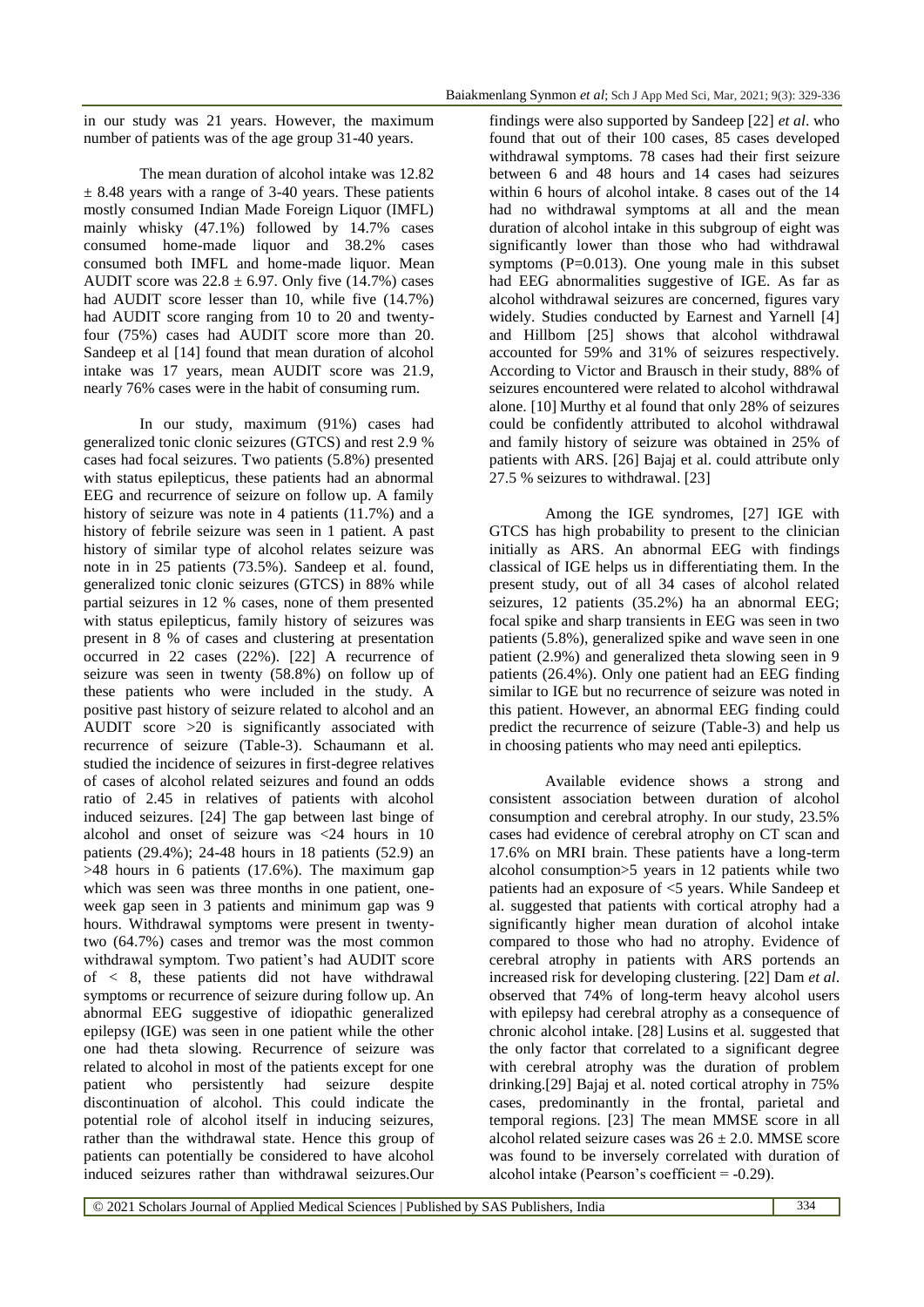It is well-known that as the duration of alcohol intake increases the chance of developing epilepsy or unprovoked seizure increases. The kindling hypothesis proposed by Ballenger and Post states that repeated ethanol withdrawal, including natural withdrawal during sleep over the years, in chronic alcoholics lead to the gradual lowering of the epileptogenic threshold.[30] In our study, presence of an abnormal EEG, a past history of alcohol related seizure and a high AUDIT score is associated with recurrence of seizure. However, the duration of alcohol intake worsens the brain functions causing cerebral atrophy and a lower MMSE.

## **CONCLUSION**

Alcohol is a known risk for developing seizure or lowering the epileptogenic threshold. Certain factors like a status epilepticus presentation, an abnormal EEG or a similar past history of withdrawal seizure may indicate a high chance of recurrence in the future in this subgroup. EEG may have a role in identifying those patients who may require antiepileptic but needs to assess with a large sample size.

#### **REFFERENCE**

- 1. Lloyd GE. Saving the appearances. The Classical Quarterly. 1978 Jan 1;28(1):202-22.
- 2. Freedland ES, McMicken DB. Alcohol-related seizures, Part I: Pathophysiology, differential diagnosis, and evaluation. The Journal of emergency medicine. 1993 Jul 1;11(4):463-73.
- 3. Devetag F, Mandich G, Zaiotti G, Toffolo GG. Alcoholic epilepsy: review of a series and proposed classification and etiopathogenesis. The Italian Journal of Neurological Sciences. 1983 Sep;4(3):275-84.
- 4. Earnest MP, Yarnell PR. Seizure admissions to a city hospital: the role of alcohol. Epilepsia. 1976 Dec;17(4):387-93.
- 5. Hillbom ME. Occurrence of cerebral seizures provoked by alcohol abuse. Epilepsia. 1980 Oct;21(5):459-66.
- 6. Bråthen G, Brodtkorb E, Helde G, Sand T, Bovim G. The diversity of seizures related to alcohol use. A study of consecutive patients. European journal of neurology. 1999 Nov;6(6):697-703.
- 7. Tardy B, Lafond P, Convers P, Page Y, Zeni F, Viallon A, Laurent B, Barral FG, Bertrand JC. Adult first generalized seizure: etiology, biological tests, EEG, CT scan. The American journal of emergency medicine. 1995 Jan 1;13(1):1-5.
- 8. Lennox WG. Alcohol and epilepsy. Quarterly Journal of studies on Alcohol. 1941 Jun 1;2(1):1-1.
- 9. Victor M, Adams RD. The effect of alcohol on the nervous system. Research publications-Association for Research in Nervous and Mental Disease. 1953;32:526-73.
- 10. Victor M, Brausch C. The role of abstinence in the genesis of alcoholic epilepsy. Epilepsia. 1967 Mar;8(1):1-20.
- 11. Conigrave KM, Hall WD, Saunders JB. The AUDIT questionnaire: choosing a cut‐ off score. Addiction. 1995 Oct;90(10):1349-56.
- 12. MacKenzie DM, Langa A, Brown TM. Identifying hazardous or harmful alcohol use in medical admissions: a comparison of audit, cage and brief mast. Alcohol and Alcoholism. 1996 Nov 1;31(6):591-9.
- 13. Global status report on alcohol. Geneva: World Health Organization; 2004
- 14. Ray R. National survey on extent, pattern and trends of drug abuse in India. Ministry of Social Justice and Empowerment, New Delhi: Government of India and United Nations Office on Drugs and Crime; 2004.
- 15. Benegal V, Gururaj G, Murthy P. Project report on a WHO multicentre collaborative project on establishing and monitoring alcohol's involvement in casualties, 2000-01. Bangalore: NIMHANS; 2002.
- 16. Prasad R. Alcohol use on the rise in India. The Lancet. 2009 Jan 3;373(9657):17-8.
- 17. Chaturvedi P, Reddy MR, Reddy EP. Src kinases and not JAKs activate STATs during IL-3 induced myeloid cell proliferation. Oncogene. 1998 Apr;16(13):1749-58.
- 18. Premarajan KC, Danabalan M, Chandrasekar R, Srinivasa DK. Prevalence of psychiatry morbidity in an urban community of Pondicherry. Indian Journal of Psychiatry. 1993 Apr;35(2):99.
- 19. Samokhvalov AV, Irving H, Mohapatra S, Rehm J. Alcohol consumption, unprovoked seizures, and epilepsy: A systematic review and meta‐ analysis. Epilepsia. 2010 Jul;51(7):1177-84.
- 20. Brust JC. Acute neurologic complications of drug and alcohol abuse. Neurologic clinics. 1998 May 1;16(2):503-19.
- 21. Hillbom M, Pieninkeroinen I, Leone M. Seizures in alcohol-dependent patients. CNS drugs. 2003 Dec;17(14):1013-30.
- 22. Zaheer S, Beg M, Rizvi I, Islam N, Ullah E, Akhtar N. Correlation between serum neuron specific enolase and functional neurological outcome in patients of acute ischemic stroke. Annals of Indian Academy of Neurology. 2013 Oct;16(4):504.
- 23. Bajaj V, Vedi S, Govil S, Govil R, Pathak P. Seizures in Alcohol Dependent Patients. MJP Online Early; MJP-01-02-11
- 24. Schaumann BA, Annegers JF, Johnson SB, Moore KJ, Lubozynski MF, Salinsky MC. Family history of seizures in posttraumatic and alcohol‐ associated seizure disorders. Epilepsia. 1994 Jan;35(1):48-52.
- 25. Hillbom ME. Occurrence of cerebral seizures provoked by alcohol abuse. Epilepsia. 1980 Oct;21(5):459-66.
- 26. Murthy P, Taly AB, Jayakumar PN. Seizures in patients with alcohol dependence. History. 2007 Aug 24;50:83.

© 2021 Scholars Journal of Applied Medical Sciences | Published by SAS Publishers, India 335